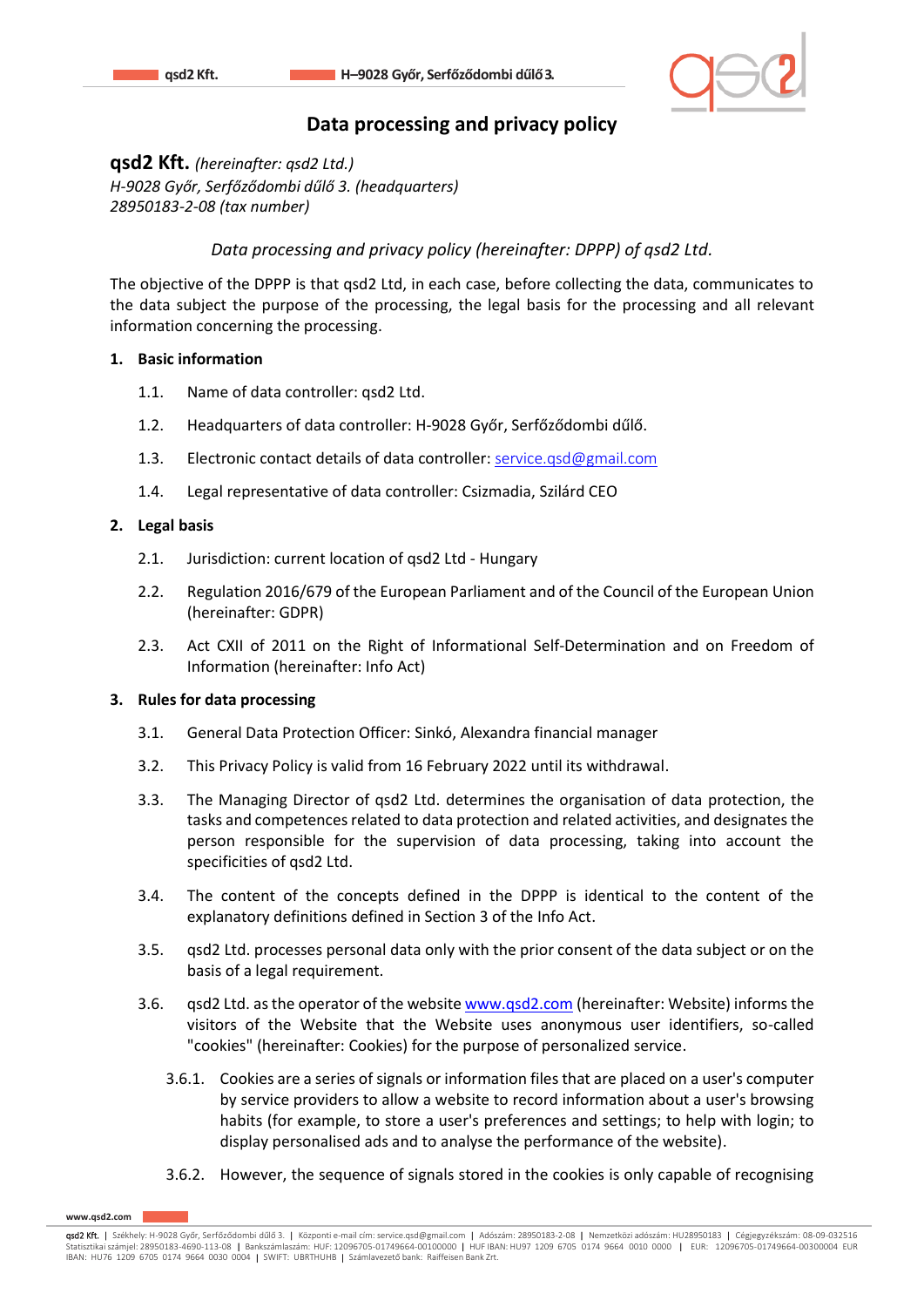

the user's computer, it is not able to identify the user individually, so no data processing is carried out within the scope of the Info Act.

- 3.6.3. In the case of the contact option provided on the Website, the Website will process data only on the basis of the provisions of this DPPP.
- 3.7. The DPPP of qsd2 Ltd. has been prepared on the basis of the Data Protection and Privacy Policy of qsd2 Ltd., its scope covers all processes carried out during the operation of the Website, during which the processing of personal data as defined in Section 3, point 2 of the Info Act is carried out.
- 3.8. qsd2 Ltd. declares that it only processes personal data in order to exercise a right or fulfil a legal obligation. The personal data processed will not be used for private purposes, and the processing will at all times comply with the purpose limitation principle - if the purpose of the processing ceases to exist or the processing is otherwise unlawful, the data will be deleted.
- 3.9. The employees of qsd2 Ltd. are obliged to keep the personal data they receive as business secrets, guaranteed by the "Business Secrets Policy" of qsd2 Ltd. and the "Confidentiality Statement" signed by the employees.
- 3.10. The employees of qsd2 Ltd. ensure that no unauthorized persons have access to personal data in the course of their work. Personal data are stored in such a way that they cannot be accessed, recognized, altered or used by unauthorised persons.

### **4. Data processing during the use of the Website of qsd2 Ltd.**

4.1. Place of data processing

Headquarters of qsd2 Ltd: H-9028 Győr, Serfőződombi dűlő 3.

- 4.2. Data processing on the Website
	- 4.2.1. Personal data (name, e-mail address) is provided by the user of the Website only when contacting qsd2 Ltd. through the contact form provided on the Website.
	- 4.2.2. Website of qsd2 Ltd. is public, accessible to anyone without revealing their identity or revealing their personal data, and information on the Website and on the pages linked to it may be freely obtained without restriction.
	- 4.2.3. qsd2 Ltd. uses the Google Analytics web analytics service on the Website. The purpose of Google Analytics is to help analyse the use of the Website, and information about the use of the Website (e.g. the IP address of the Website user) is transmitted to and stored by Google on servers in the United States of America.
	- 4.2.4. Google will use this information for the purpose of evaluating and analysing your use of the Website, compiling reports on website activity for website operators and providing other services relating to website activity and internet usage.
	- 4.2.5. Google and other search engines do not associate the information generated by "cookies" with any other data - therefore, they do not process personal data under the applicable data protection legislation.
	- 4.2.6. By using the Website, you consent to the processing of your data in the manner and for the purposes set out above.

qsd2 Kft. | Székhely: H-9028 Győr, Serfőződombi dűlő 3. | Központi e-mail cím: [service.qsd@gmail.com](mailto:service.qsd@gmail.com) | Adószám: 28950183-2-08 | Nemzetközi adószám: HU28950183 | Cégjegyzékszám: 08-09-032516 Statisztikai számjel: 28950183-4690-113-08 | Bankszámlaszám: HUF: 12096705-01749664-00100000 | HUF IBAN: HU97 1209 6705 0174 9664 0010 0000 | EUR: 12096705-01749664-00300004 EUR IBAN: HU76 1209 6705 0174 9664 0030 0004 | SWIFT: UBRTHUHB | Számlavezető bank: Raiffeisen Bank Zrt.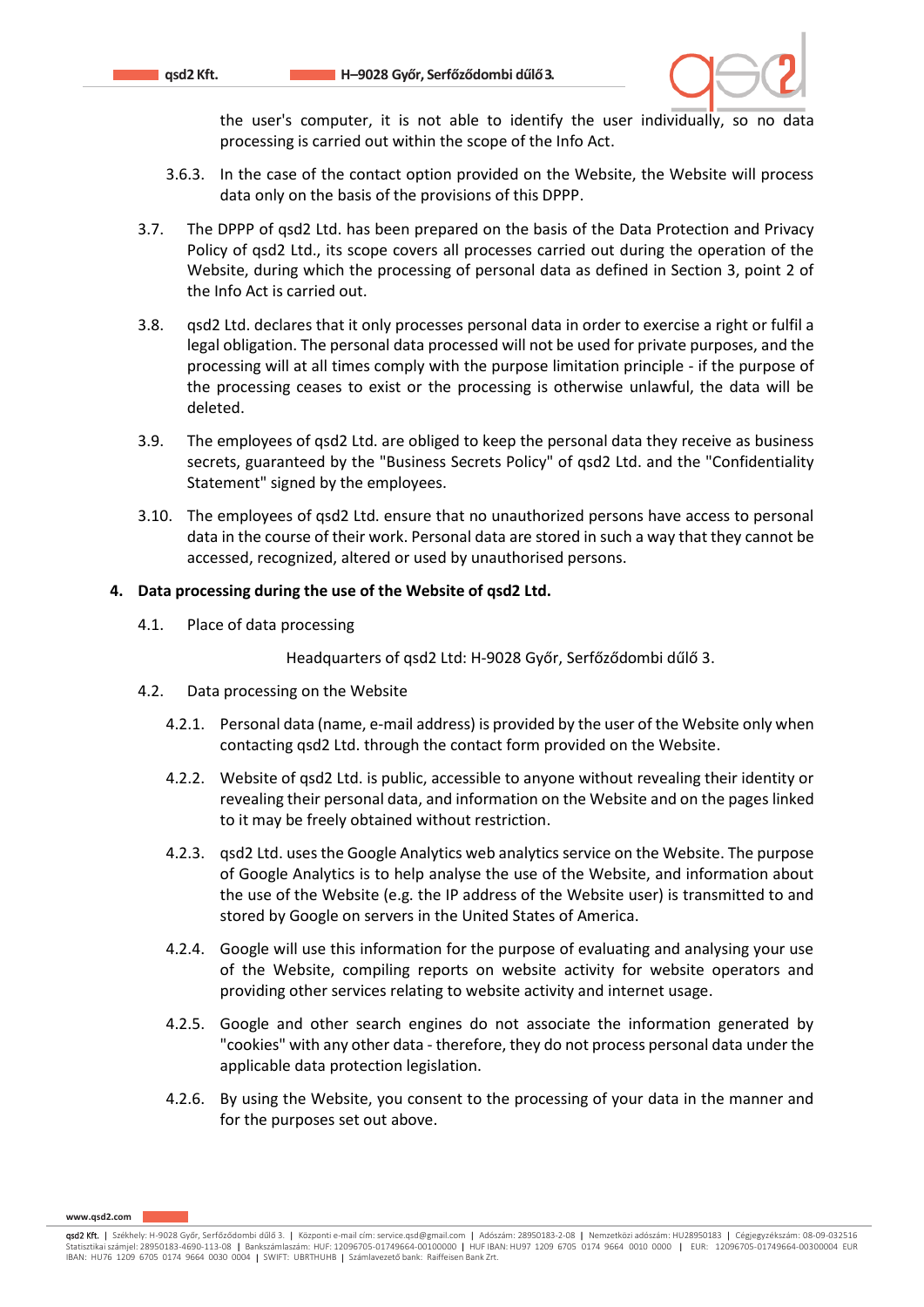

- 4.3. Contacting qsd2 Ltd.
	- 4.3.1. On the Website of qsd2 Ltd. the user has the possibility to contact qsd2 Ltd.
	- 4.3.2. By filling in a form, you can provide the relevant information needed to contact you. However, the data can only be sent if the data subject accepts the DPPP of qsd2 Ltd. by ticking a box, otherwise he/she will not be able to send the message.

# **5. Legal basis for data processing**

- 5.1. The legal basis for the processing of data when using Cookies is the voluntary consent of the data subject, given by the data subject through active behaviour by clicking on the "Accept" button when short information about the use of Cookies is displayed. Enabling Cookies is not strictly necessary for the functioning of the Website, but it improves the browsing experience and performance. You may delete or disable these Cookies yourself, but in this case certain features of the Website may not function as intended.
- 5.2. The duration of data processing when using Cookies varies, and the user can delete Cookies from his/her computer or disable the Cookies application in his/her browser.
- 5.3. Legal basis for data processing is the data subject's consent in accordance with the Info Act 5, "Legal basis and general conditions for processing". The legal basis is also Section 6(1)(a) of the EU Regulation 2016/679 (hereinafter: GDPR).
- 5.4. Purpose of data processing: to facilitate contact with qsd2 Ltd.
- 5.5. Scope of data processed: company name/name; e-mail address; subject; message text
- 5.6. Time limit for data storage: until the contact case is settled (until the purpose is achieved).
- 5.7. Method of data storage: electronic.

# **6. Enforcement of data subjects' rights**

- 6.1. A natural person who can be directly or indirectly identified on the basis of personal data may request information about the processing of his or her personal data, as well as the rectification or - with the exception of processing required by law - the erasure of personal data or the transfer of data to third parties, pursuant to Chapter III. of the GDPR, at the central contact details of qsd2 Ltd. [\(service.qsd@gmail.com\)](mailto:service.qsd@gmail.com)
- 6.2. qsd2 Ltd. shall respond in writing and in an intelligible form to any request received in relation to the processing of personal data of the data subject within 25 days of receipt at the latest, or 10 days in case of exercising the right to object.
- 6.3. The information shall include the information specified in Section 15 (1) of the Info Act, unless the data subject may be denied the information by law.
- 6.4. As a general rule, the information is free of charge, however, qsd2 Ltd. may request the reimbursement of its costs pursuant to Section 15 (3) b) of the Info Act.
- 6.5. qsd2 Ltd. may reject a request submitted by the data subject only for the reasons specified in the Info Act, with reasons and with the information specified in the Info Act, in writing.
- 6.6. For the duration of the examination of the data subject's objection to the processing of his or her personal data, which is 15 days from the date of the request, the head of the department responsible for data processing shall suspend the processing of the data in accordance with Section 21 (2) of the Info Act - for a maximum of 5 days -, examine the validity of the objection and take a decision, which shall be notified to the applicant without

qsd2 Kft. | Székhely: H-9028 Győr, Serfőződombi dűlő 3. | Központi e-mail cím: [service.qsd@gmail.com](mailto:service.qsd@gmail.com) | Adószám: 28950183-2-08 | Nemzetközi adószám: HU28950183 | Cégjegyzékszám: 08-09-032516 Statisztikai számjel: 28950183-4690-113-08 | Bankszámlaszám: HUF: 12096705-01749664-00100000 | HUF IBAN: HU97 1209 6705 0174 9664 0010 0000 | EUR: 12096705-01749664-00300004 EUR IBAN: HU76 1209 6705 0174 9664 0030 0004 | SWIFT: UBRTHUHB | Számlavezető bank: Raiffeisen Bank Zrt.